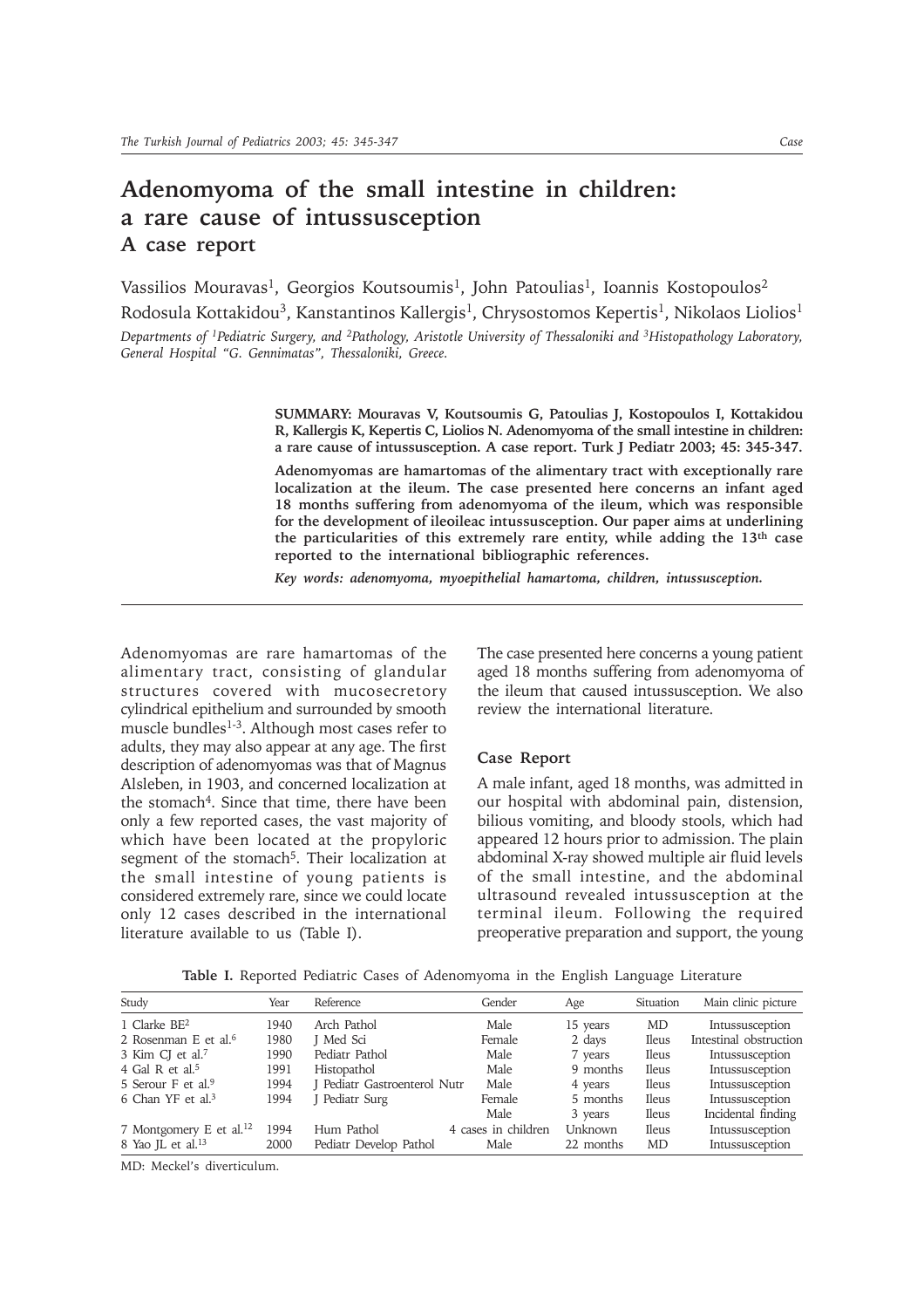patient was transferred to an operating theater and underwent exploratory laparotomy. An ileoileac intussusception was found, with a 4 cm long allantois, and disintussusception was performed. Part of the disintussuscepted intestine, 4 cm long, was considered non-viable, and enterectomy and end to end ileoileal anastomosis are carried out. The pathology examination showed an exophytic mass at the top of the intussusception sized 1.5 cm x 1 cm, which was causing the intussusception. It consisted of dilated glandular structures, covered by monolayer cylindrical epithelium, surrounded by smooth muscles bundles (Fig. 1) and was located at the submucosa (Fig. 2). The presence of smooth muscle cells was identified by immunohistochemical techniques which demonstrated strong desmin immunoreactivity in the cytoplasm of these cells. No ectopic pancreatic tissue was found. These findings were compatible with the diagnosis of adenomyoma of the small intestine. At other areas, the



**Fig. 1.** Histological image, a brown structure projecting to the lumen, 1.5 cm in largest diameter was noticed.



**Fig. 2.** Histological image with the dilated glandular structures covered by monolayer cylindrical epithelium and surrounded by bundles of smooth myofibrils.

resected specimen presented mucosal ulcerations and locally bloody infarcts resulting from intussusception.

The young patient recovered easily after the surgery, and had a normal postoperative course.

# **Discussion**

Adenomyomas of the gastrointestinal tract are rare lesions localized at the stomach, the duodenum and the biliary ducts<sup>5</sup>. Usually, they occur asymptomatically. Other names have also been used to describe them, such as myoepithelial hamartoma<sup>3,6</sup> and foregut choristoma<sup>7</sup>. With regard to their origin, they are either considered epithelial hamartomas or ectopic pancreatic tissue, where smooth muscle bundles and elements of gland ducts predominate<sup>2,7,8</sup>.

Their localization at the small intestine of children is extremely rare (Table I). Intussusception is the most common complication of adenomyoma of the small intestine, as was the case with our patient. Thus far, of the 12 reported cases of adenomyoma in children, only two did not cause intussusception: in one case, intestinal obstruction preceded6, and the other concerned an incidental finding3.

It is important that adenomyoma be distinguished from enteritis cystica profunda, pneumatosis cystoids intestinalis, hamartomatous polyp of Peutz-Jeghers syndrome, duplication cyst, and adenocarcinoma5,9. The last is especially true if the specimen is from an adult patient with obstructive symptoms, either intestinal or biliary, and is sent for frozen section. An awareness of this entity will allow adenomyoma to be kept in the differential diagnosis and spare the patient needless radical surgery10.

As for their obvious rarity, there is an expressed view that this may be due to the lack of report of these cases<sup>3</sup> or to false diagnosis<sup>5</sup>. The lack of references in the modern international literature other than what we have pointed out, as well as the typical histological image of adenomyoma, which does not easily allow for confusion with other entities, increase our conviction that it is really about very rare localizations of this benign lesion at the ileum7,9,11,12.

### **REFERENCES**

- 1. Dawson I. Hamartomas in the alimentary tract. Gut 1969; 10: 691-694.
- 2. Clarke BE. Myopithelial hamartoma at the gastrointestinal tract. A report of eight cases with comment concerning genesis and nomenclature. Arch Pathol 1940; 30: 143-152.